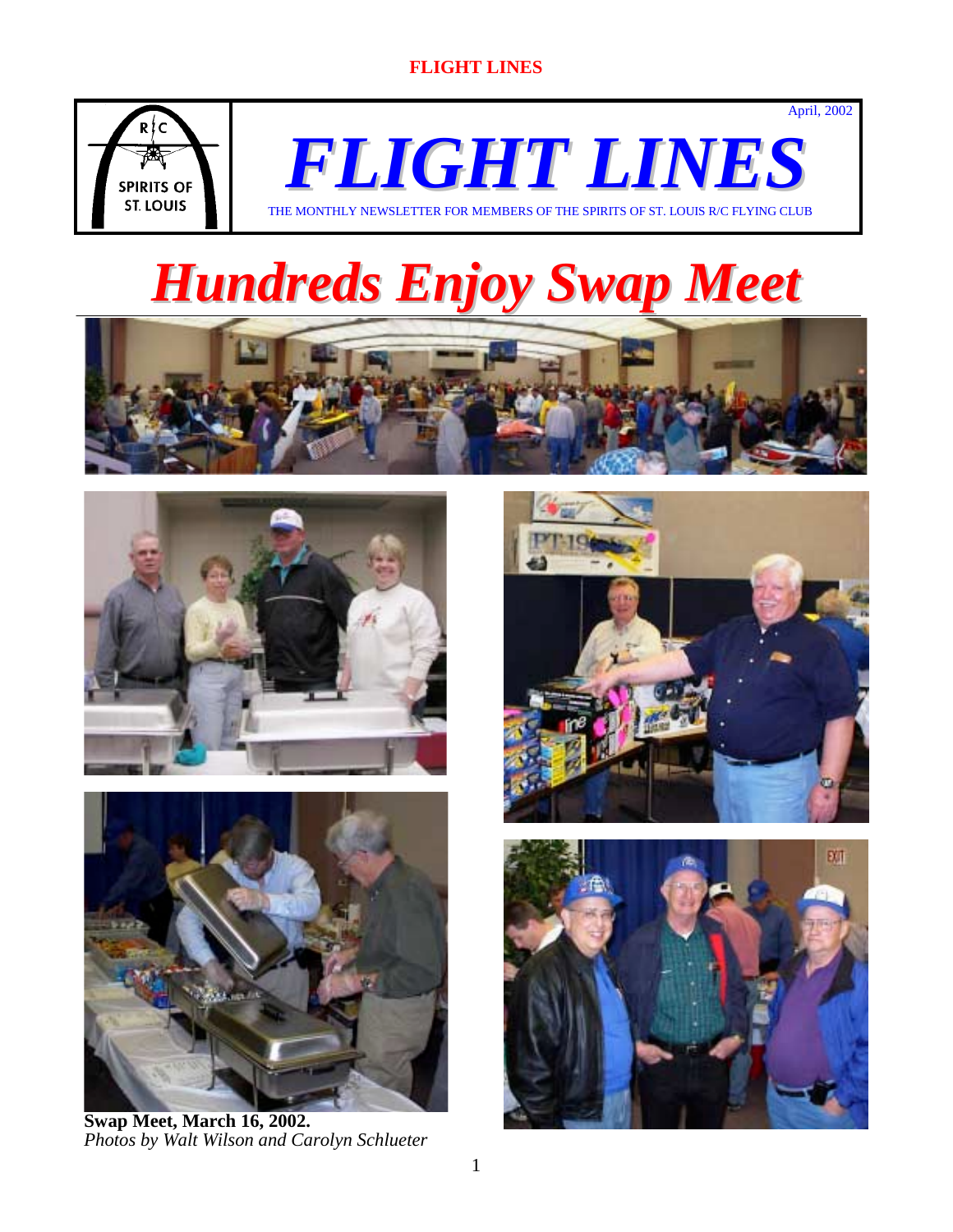







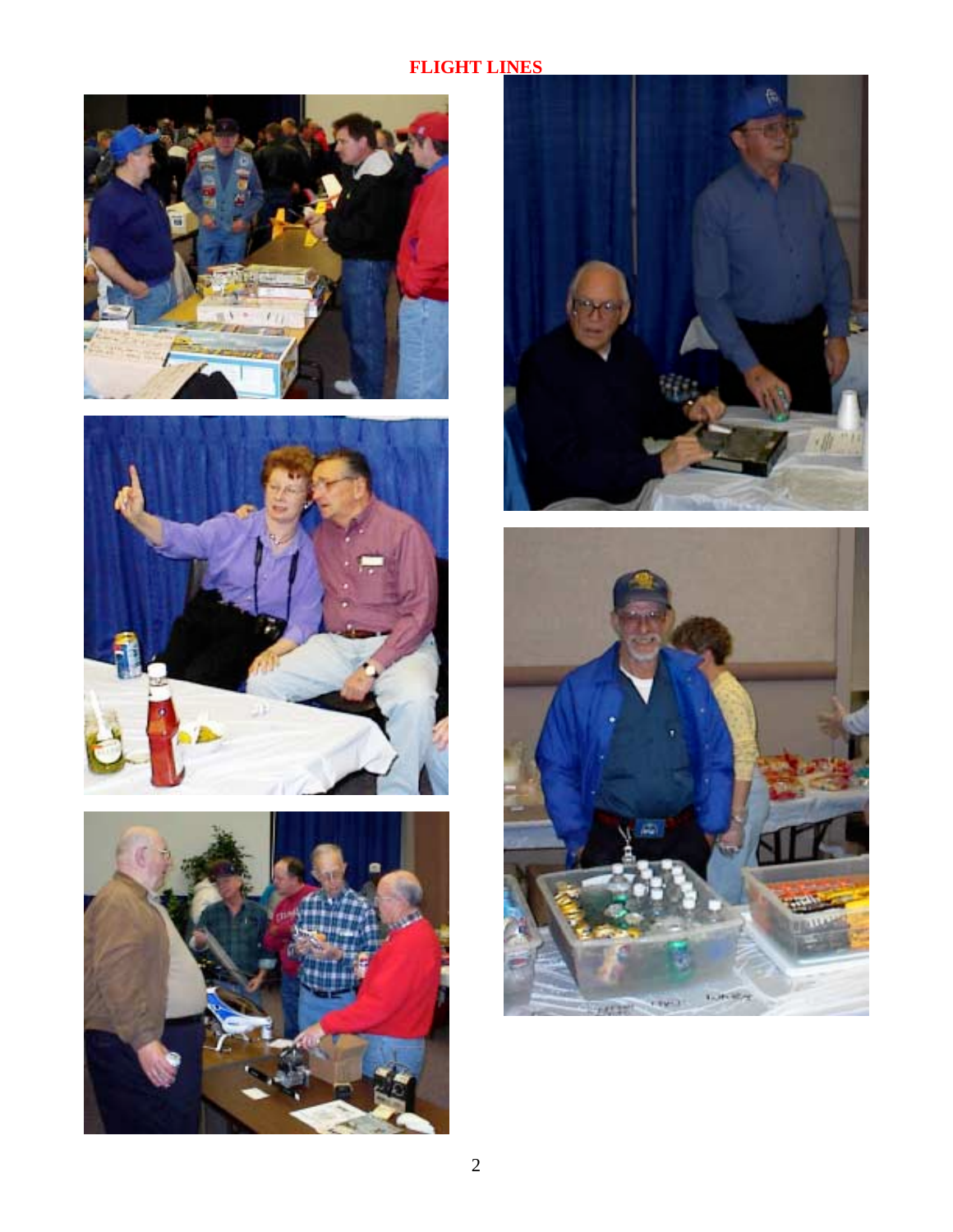







 *Cheers!* 

## **President's Notes:**

*By Steve Cross*

The winter building season is starting to wind down and we will have ushered in the first day of Spring by the time you receive this newsletter. Hopefully your projects are nearing completion and will be ready when the warm weather inevitably comes!

We had another successful Swap Meet with the Boeing Club this past weekend. I trust you had a chance to wander around the tables and find that special plane or part you<sup>1</sup>ve been looking for. Thanks to all the workers who pitched in to serve the hot dogs, hamburgers, snacks and drinks to the hungry bargain hunters. A very special Thank You to Ralph Amelung for his tireless efforts to bring this event to fruition, particularly since this is the largest moneymaking event of the year. Hopefully you donated an hour or two to help our club with the concession stand.

Speaking of volunteering, don<sup>1</sup>t forget that we have a work party scheduled for this coming Saturday, March 23, to spread dirt and reseed parts of YOUR field. Please call George Cooper and let him know that he can count on you, or just show up and grab a shovel.

Make sure you check out our web-site on a regular basisŠ.new things are added almost daily! We have added an event hosted by the Rolla R/C Club in tribute to Max Ruble on May 4th. Sounds like a great event for a past member of our club.

> *See you at the field. Steve Cross*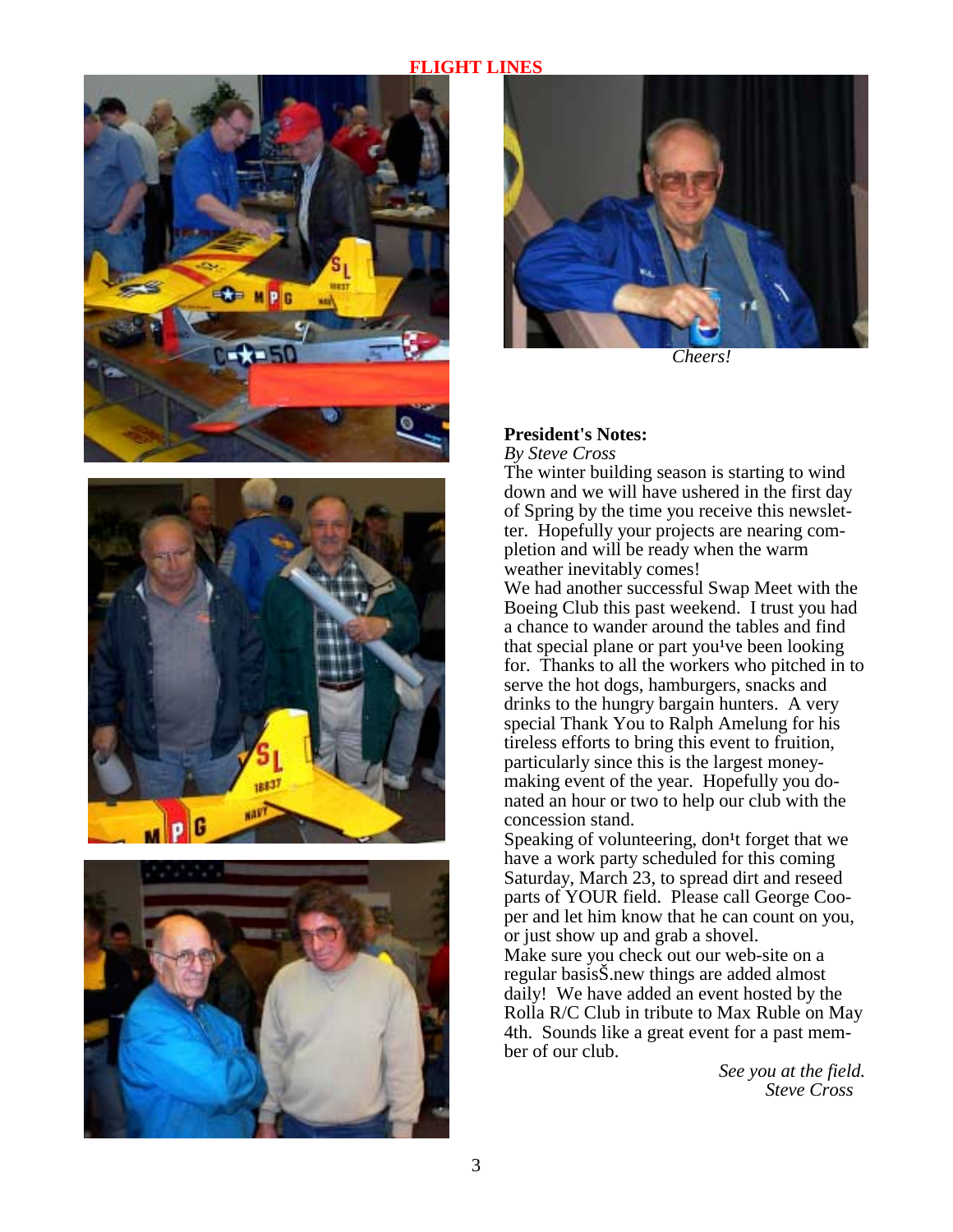#### **Meeting Minutes: March 13, 2002**  *By Walt Wilson*

**The meeting was called to order** by Vice President Steve Ramonczuk at 7:04 P.M. President Steve Cross was out of town.

**Members signed in:** 27 members and one applicant.

**Secretary's Report**: The February minutes were accepted as published in the March Flight Lines.

**Treasurer's Report:** Treasurer Les Richman was unable to attend. The Treasurer's report was accepted as presented.

**Field Report:** George Cooper itemized the amount of money that will be required for purchase of grass seed, fertilizer, and filler dirt. He then moved to appropriate the money, Don Fitch seconded, and the motion was passed unanimously.

George, and Pat Keebey, modified and painted the club trailer. It's in good condition now. There will be a work party on March 23, at 8:30 A.M. Be There!

**Safety Report:** Safety chairman Bob Rolf was not present. Steve Ramonczuk noted that we had another incident of someone turning a transmitter on while another flyer on the same channel was airborne. The plane was destroyed. CHECK THE FREQUENCY BOARD AND POST YOUR RED CARD BEFORE TURN-ING YOUR TRANSMITTER ON! REMOVE YOUR CARD WHEN YOU'RE DONE FLY-ING! TALK TO OTHERS WHO MAY BE ON YOUR FREQUENCY AND BE SAFE! IF YOU DON'T HAVE YOUR RED MEMBER-SHIP CARD, GET ANOTHER ONE! BE SURE YOU HAVE THE RED STREAMER AND YOUR FREQUENCY NUMBER ON YOUR TRANSMITTER. IT'S A GENTLE-MEN'S AGREEMENT THAT IF YOU SHOOT SOMEONE DOWN BY TURNING YOUR TRANSMITTER ON, YOU PAY FOR THE DAMAGES!

**Activities Report:** Flight training starts March 30 at 11:00 A.M.

## **OLD BUSINESS:**

**Swap Meet:** A signup sheet was circulated for workers. Ralph Amelung purchased 24 Spirits' flying caps to be given, or sold at cost, to Swap Meet workers. It was voted to pass them out at no cost as a reward for working. The Boeing Club had to rent a number of tables due to a shortage in the cafeteria.. The raffle prize is a Futaba 9-channel radio. Twenty cases of Pepsi Cola were donated by Pepsi.

**Boy Scouts Flight Training Day** will be April 20. They will not be camping at our field, but will fly in the morning. Regular training will be resumed when the Scouts are finished.



*Claud Wade gave a presentation on forming plastic canopies for scratch-built planes using clear acetate available from hobby shops. He makes a pine form and frame. Then he nails the plastic to the frame and heats it over the form, in an oven at 325°, until it sags into place. He continues to work it into shape by hand until it cools. Gloves are recommended.* 

#### **NEW BUSINESS:**

Boy Scout Day Camp Static Display: We have been invited to show some planes at a Boy Scout Day camp on June 12. There is also a possibility of doing flight demonstrations at our field. More details later.

#### **New Member Applicant:**

 Lee Paridy 636-926-0398 The applicant was unanimously accepted.

**Ray Koenig** passed away on February 24. We sent a plant to the family. The Secretary received a very nice thank you note from Shirley Koenig. Ray will be missed.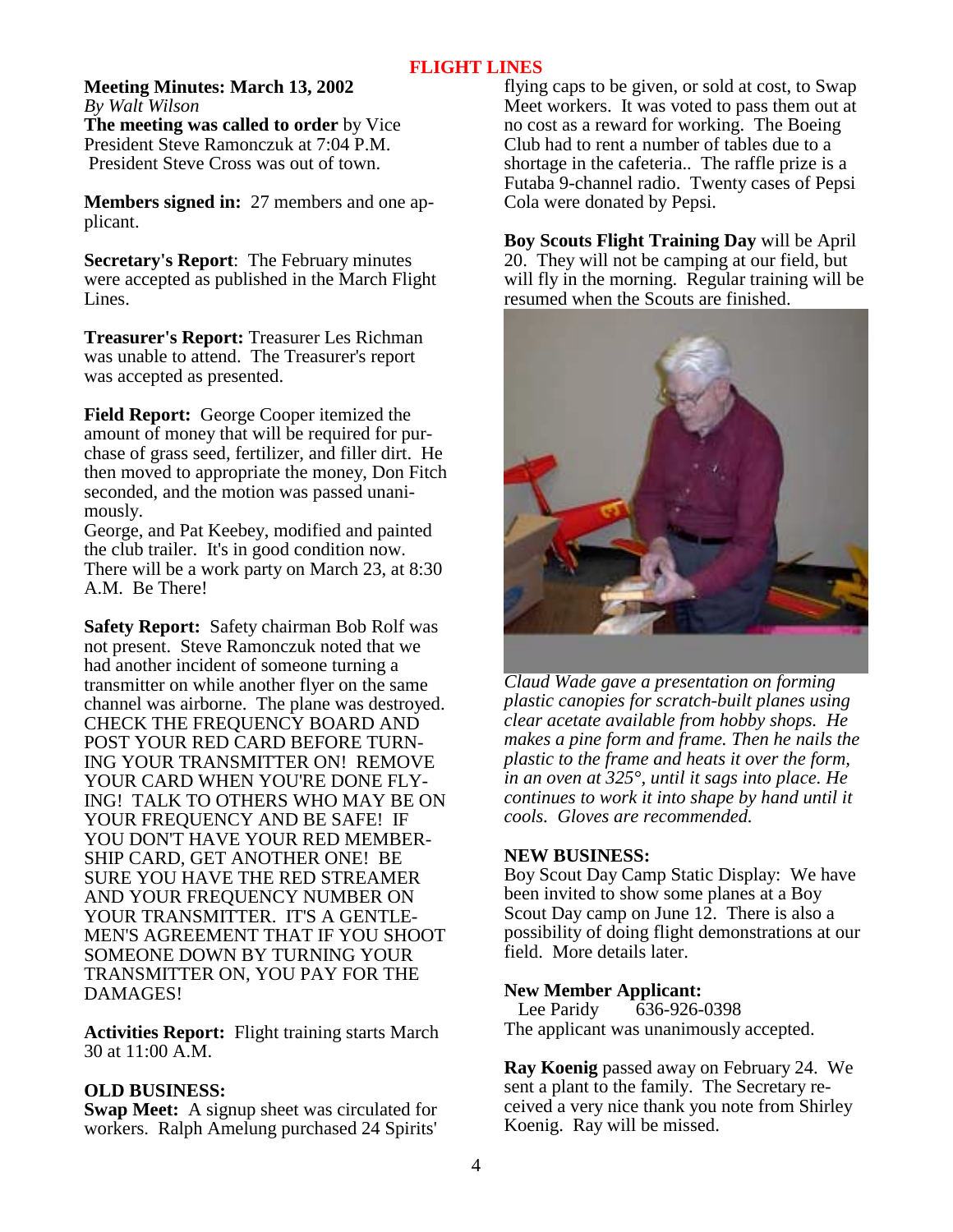

*Walt Wilson discussed how to disassemble and clean engines that have been stored and not properly preserved. He handed out copies of an article about overhauling two-cycle engines that he wrote for Model Aviation in 1986. There was discussion and some disagreement about the right oils to use for long-term storage. Automatic transmission fluid, Marvel Mystery Oil, 3- In-One and gun oils are all favored, or disliked, by different experts. The most important thing is to always run all the fuel out of the engine and oil it before storage.* 

**Meeting Activity:** Claud Wade and Walt Wilson gave technical presentations. Bill Hancock, Don Fitch and Paul Geders brought planes to show. See the photos for details.



*Don Fitch discusses the Big Foot III. This version is larger than the first two and powered by an O.S. .61 FX. All versions are good flyers.* 



*Paul Geders shows his EZ Reno Racer ARF. It's powered by an O.S. .25 VF DF and has a tuned pipe. He says it's a good flyer and very fast.* 



*Bill Hancock shows his new Gee Bee Tiger Moth. It's a kit and he powers it with an O.S. .40 four-stroke which should give scale-like flights.* 

**Meeting was adjourned** at 8:05 P.M.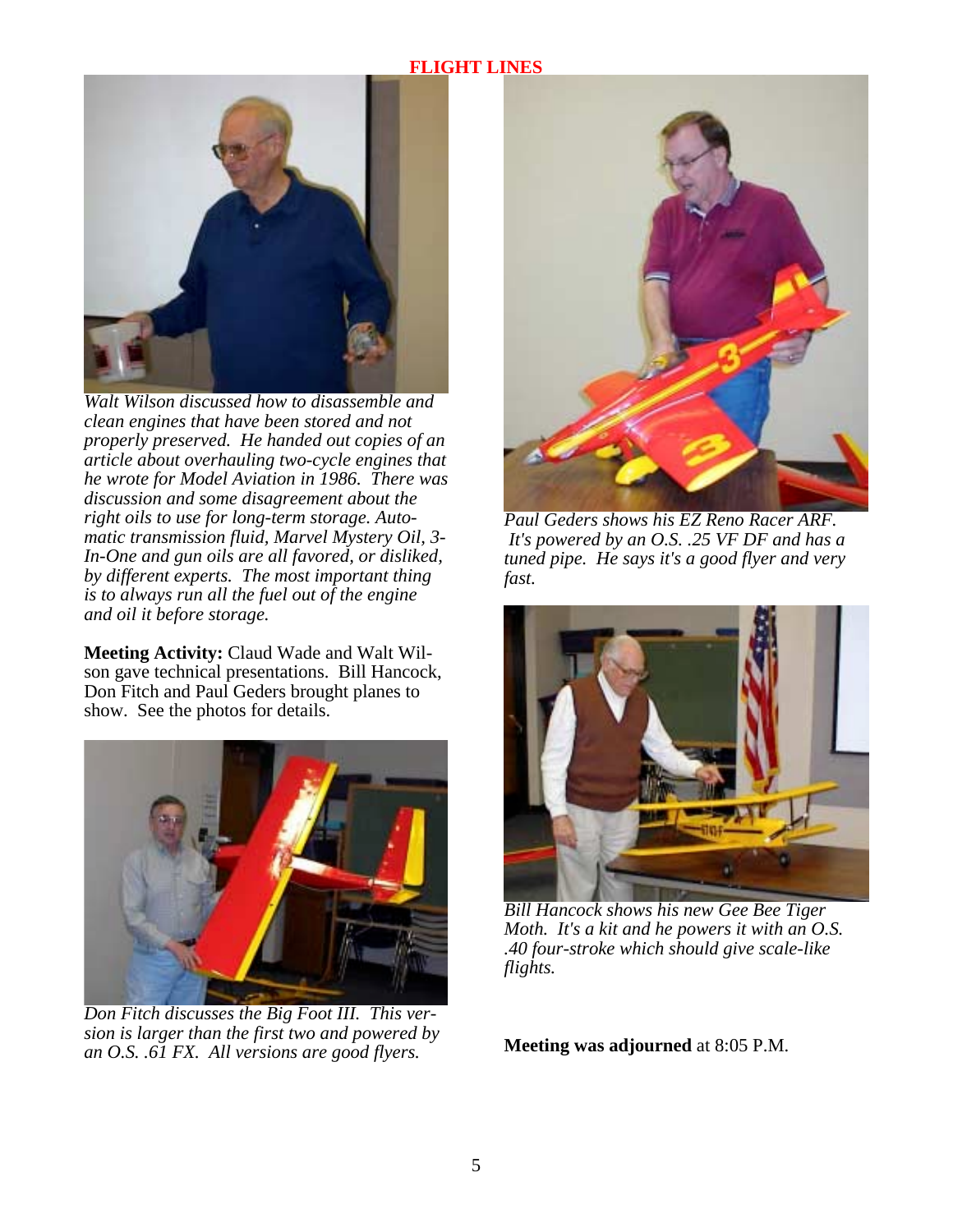

*Pat Keebey and George Cooper removed the upper railing, wire-brushed and painted the trailer. It looks like new!* 

## **Field Report**

*By George Cooper, Field Chairman* 

The grass is not growing yet and we are still looking for mowing volunteers. We have only 20 people signed up so far and could use several more. You should all know, this is a cooperative function of the club, not something a few do to make the field nice for all the rest. If you are physically able, you should be on a mowing team. The more we have, the fewer times any will have to mow. Call George Cooper, 636-922-4060 or Pat Keebey 636-928-3918 and VOLUNTEER! We will have the mowing teams made up by the time the grass is growing.

**WORK SESSION: Saturday, March 23**, is

scheduled for a work session to fill in dirt and seed around the runway edges and seed the section of the field between the parking lot and the runway. Hot dogs, chips, and soda will be served to the workers. All others may eat lunch by paying \$2.00. Bring garden rakes, shovels, and leaf rakes. Work will start about 8:30 AM. The field will be closed to flying until the work is done. Rain date will be March 30.

#### *SIGN UP TO MOW!*

#### *COME TO THE WORK SESSION MARCH 23!*

 *George Cooper, Field Chairman Pat Keebey, Assistant*

#### **Fly-In at Rolla**

*By Don Ware, Rolla Modelers* On Saturday, May 4, I am having a Fly-In hosted by the Rolla Modelers. Originally, this was planned to be at my house or the field

known as "Warefield". We are still having the event, but I am planning on moving it to the Vichy flying site.

This event is a relaxed Fly-In with a "memorial flare" to remember Max Ruble. We are hoping for a nice day in hopes that the P-51 Mustang "Archie" will be sitting out for pictures, etc. Absolutely no promises, but wouldn't it be great to see it fly that day?

As most of you know, Max flew the P-51 during WW II & members of his family will be joining us for the day. I thought "IF" we can get the P-51 outside, it would be fun.

Also, we will have a few planes out, along with a BARBEQUE, etc. Anyone is invited to join us...bring a plane & fly with us as well. The BARBEQUE will be free & the event will be free also. Come join us for a relaxing, fun-filled day!

#### *Thank You!*

*The Spirits of St. Louis would like the thank the following manufacturers and retailers for their generous donations to our upcoming flying season; Boca Bearing, Cermark, Dremel, Hobby Lobby, JR, Horizon Hobby, RAM, and Tower Hobbies.* 

*Please support these suppliers whenever possible* 

## **The Last Word**

*By Walt Wilson*

As I'm writing this, I just came home from the Boeing/Spirits' Annual Swap Meet. The Boeing security people weren't going to allow me to take my camera into the building until Paul Geders, who works at Boeing, intervened. He knows all the security people well and assured them I wasn't trying to photograph all the secrets kept in the cafeteria. The security people were just doing their job and were very courteous. Everyone is a little more cautious since 9- 11! Virtually all companies that are defense contractors have a "No Cameras" rule like that. I was given permission to take pictures and the photos throughout this newsletter tell the rest of the story. Members from virtually all area clubs were there to buy, sell, or just look. The final numbers aren't in yet, but the crowd looked slightly smaller than in years past. You'll have to come to the next meeting to find out how we did financially.

Selling prices generally seemed a bit high, but I suppose that depends upon which side of the table you're on. Both good and not so good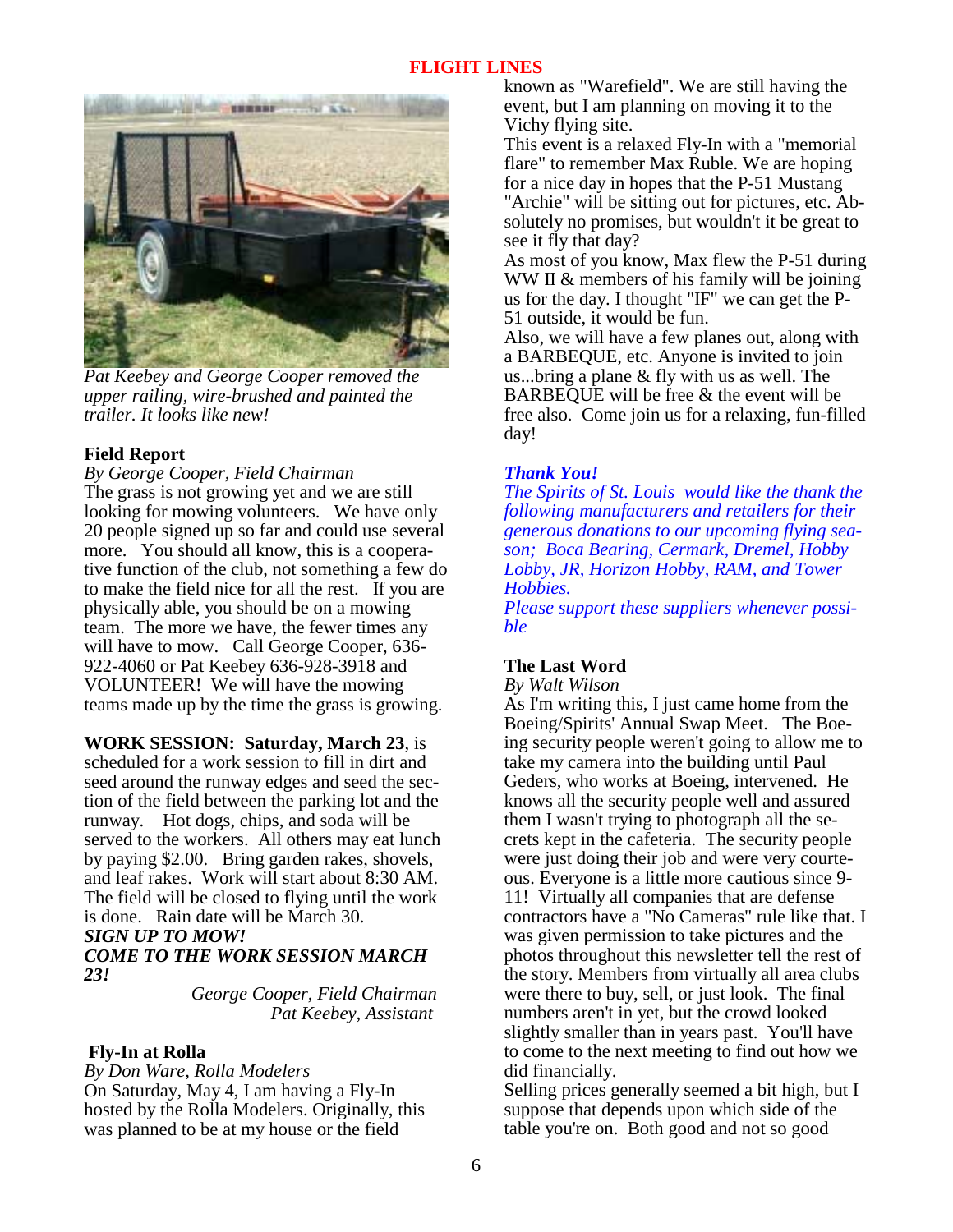deals were available everywhere! There were some great airplanes and a few "what were they thinking" types.

The Boeing Club did a great job of organizing and running the event. Ralph Amelung and his crew did a super job of arranging and working the concession stand. Some members' wives stepped in and did a much appreciated job of helping to get things done. The food was great! Look out Applebee's and Longhorn! The Pepsi Cola Company donated 100 cases of their products to the Spirits. Thank you, Pepsi! At Ralph's request, Carolyn Schleuter took pictures of the concession setup for reference by future chairmen of that function. Also, by next week, you should be able to check out our Web-Site Photo Gallery for the photos on pages one, two and three in full-color .

The weather is improving now and good flying days pop up every once-in-a-while!

 Unpredictable wind is the only deterrent. As soon as the temperature, sunshine and wind get coordinated, it's time to bring those new projects out into the light of day and fly them.

*Gotta go build!* 

#### **For Sale**

**Kyosho PBY Catalina**. Has been flown six times. Flies like a trainer! Has two barely broken-in O.S. .15 FP engines, four Futaba S3003 servos, linkage and wiring. Needs radio, bat-

tery, three servos and a switch. Has removable tricycle landing gear with steerable nose wheel. Hull is waterproof when gear is removed. Subject of January 2000 R/C Modeler kit review. Excellent condition. \$300.00 or trade for? Call Call Walt Wilson at 636-946-6167 **Kyosho Curtiss P-40 Warhawk**. Flown three times, not even a rough landing. Flies great! Has Hobbico 90° rotating retracts, Futaba retract servo, Futaba 6-channel radio with five S3003 servos, New O.S. .46 FX engine, aluminum spinner, scale wheels, and more. Subject of upcoming R/C Modeler kit review. \$500.00 ready to fuel up and fly or will sell without engine, spinner and radio for \$225.00. I have too many airplanes! Call Walt Wilson at: 636-946-6167 or e-mail at: **rallyo@charter.net**

## **Airplane Trailer**

## **For Sale**

This special-built trailer will hold a seven (7) foot wing span plane, plus wings and field box. It's fully padded, lined with rug material and has tie-downs. It's licensed, inspected and titled. It includes lights, U-Haul plug, fits a 1-7/8 inch ball and has a spare wheel and tire. This is the trailer Nobel Heider once used. I'll take \$350.00 for it. Call Les Richman at 314-434-8080 or e-mail at**: citabria77@aol.com**